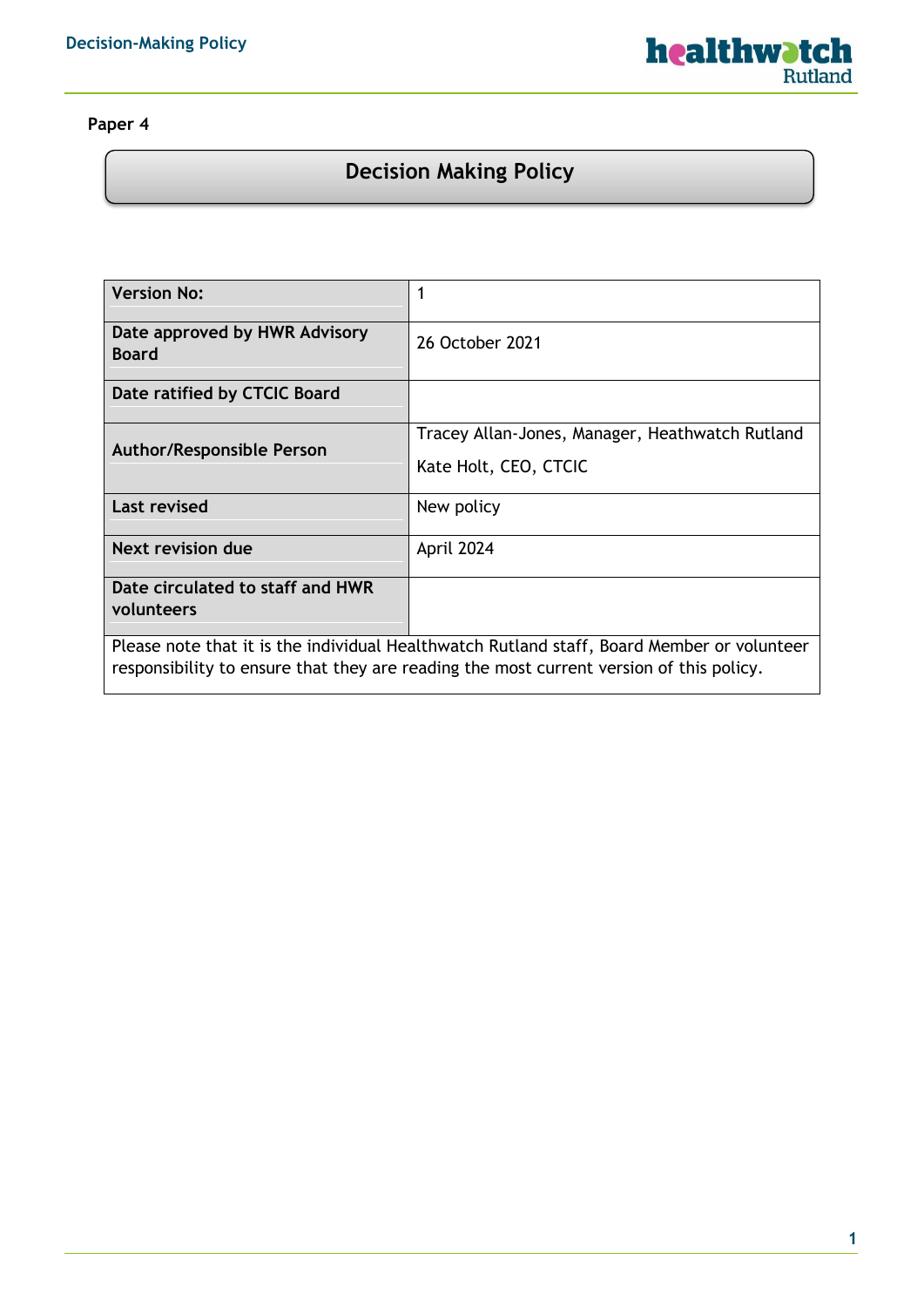### **1 Introduction**

Every Local Healthwatch must have a published Decision-Making Policy. This policy helps Healthwatch Rutland make its decisions, prioritise and choose what will go in their workplan as well as approving and accepting any other relevant work during the year. This guidance is for Lead Officers, Chairs, Advisory Board Members and all HWR volunteers.

# **2 Policy Statement**

Healthwatch Rutland makes its decisions in an open and transparent way and ensures the interests of the people of Rutland are always paramount. This policy and associated procedures outline the steps taken to ensure decisions are evidence based and lead to substantive impact in the community.

The governing regulations and standards are:

- *The NHS Bodies and Local Authorities (Partnership Arrangements, Care Trusts, Public Health and Local Healthwatch) Regulations 2012* – referred to as Regulation 40 throughout this document.
- *Freedom of Information Act 2000*.
- *Seven Principles of Public Life (Nolan Principles)*.

This policy applies to all relevant decisions made by Healthwatch Rutland.

### **3 Purpose**

The Decision-Making Policy is an essential part of running Healthwatch Rutland, it ensures:

- Healthwatch Rutland's **legal requirement** to demonstrate independence in the way we operate and make decisions. Without a published policy, the trademark license to operate as a local Healthwatch may be at risk.
- That we have a **clear process** that will support our Advisory Board and working groups e.g., Operations and Planning Group, in building a robust evidence base and prioritising the calls for our time and attention.
- That we demonstrate **transparency** and openness to all who have an interest in the work we do, enhancing our reputation as a trusted and credible partner.

#### **4 Purpose and scope**

The Decision-Making Policy helps Healthwatch Rutland make a difference in our community. In addition to providing clarity to the public, this policy will also support with the following:

- **Commissioned work** where work requests from health and care organisations fall outside chosen work priorities, Healthwatch Rutland must use their Decision-Making Policy to support the case for additional funding. This will help to decide where to accept projects and will clearly show how and where funding will be allocated to deliver impactful outcomes.
- **Accountability to commissioners**  with such a wide remit, deciding on priorities is an important task. It requires Healthwatch Rutland to demonstrate independence while ensuring we make a difference and provide value to the health and care system. Healthwatch Rutland Decision-Making Policy sets out the rationale and process for reaching decisions about our priorities, providing transparency, helping reduce bias and creating a framework for the Advisory Board and working groups to discuss together and propose an agreement.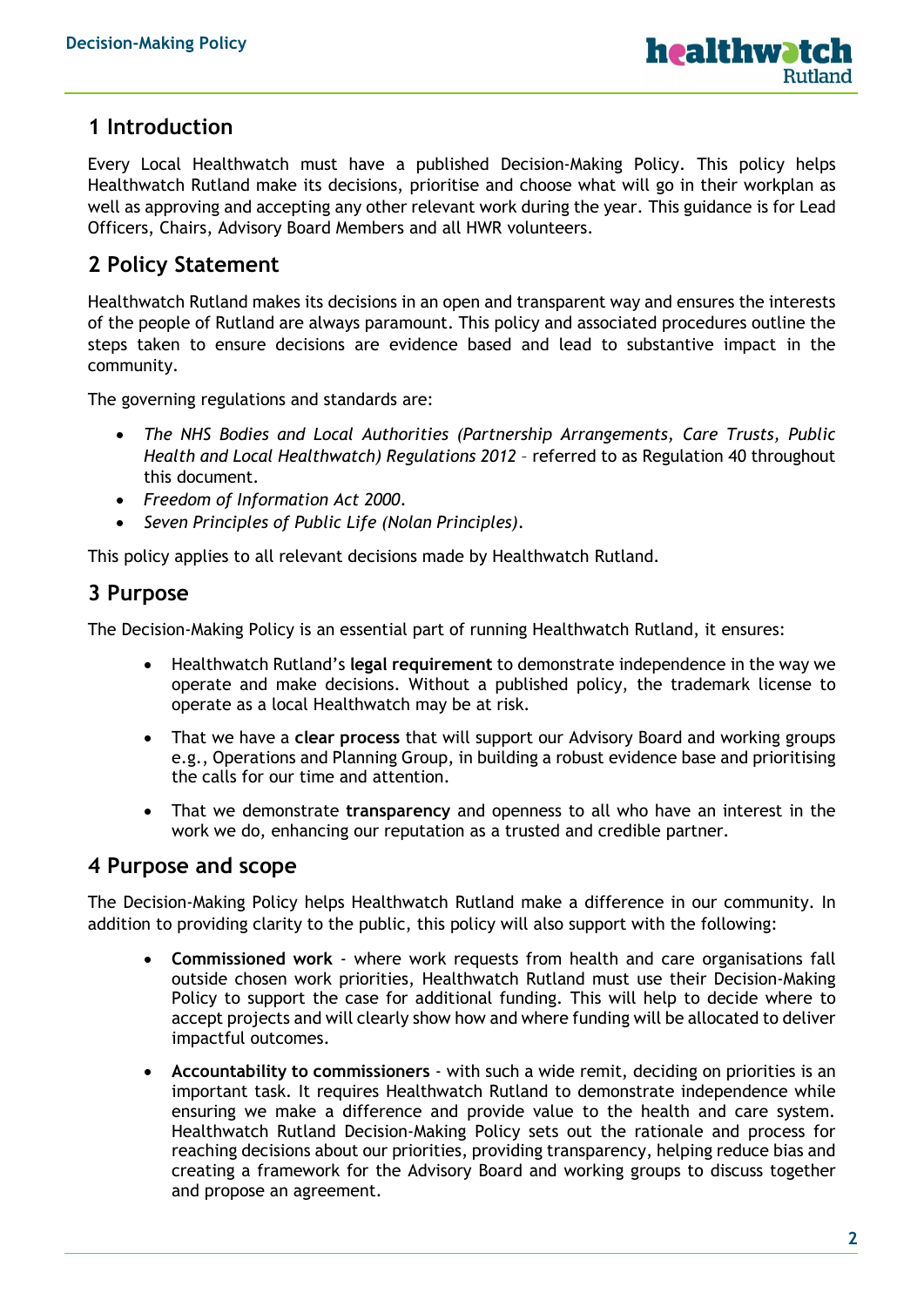• **External priorities** - as Healthwatch Rutland is well placed to carry out engagement, it can therefore be easy to be persuaded into accepting all requests from health and care providers to support engagement. Thus, this Decision-Making Policy will provide a clear rationale for considering such requests.

If members of Healthwatch Rutland do not follow the Decision-Making Policy, and a decision is questioned, then we may find ourselves having to consider complaints processes, rather than delivery of the Healthwatch Rutland work plan. Healthwatch Rutland must use this policy to guide decisions, as justifying decisions in retrospect without the support of a policy can be time consuming and unnecessary.

# **5 Legal requirements**

The regulation upon which decision making within local Healthwatch is based is Regulation 40 of '*The NHS Bodies and Local Authorities (Partnership Arrangements, Care Trusts, Public Health and Local Healthwatch) Regulations 2012***'**.

Being transparent is also a legal requirement under the '*Freedom of Information Act 2000'*, which provides public access to information held by public authorities, including local Healthwatch.

In addition, the '*Seven Principles of Public Life'*, also known as the *'Nolan Principles'*, outline the ethical standards those working in the public sector are expected to adhere to. For further information see here: [https://www.gov.uk/government/publications/the-7-principles-of-public](https://www.gov.uk/government/publications/the-7-principles-of-public-life)[life](https://www.gov.uk/government/publications/the-7-principles-of-public-life)

## **6 Relevant decisions**

Regulation 40 requires Healthwatch Rutland to have in place and publish, procedures for making relevant decisions. Relevant decisions include:

- How to undertake our activities.
- Which health and care services we are looking at covering with our activities.
- The amounts we will spend on our activities.
- Whether to request information.
- Whether to make a report or a recommendation.
- Which premises to Enter and View and when those premises are to be visited.
- Whether to refer a matter to Overview and Scrutiny Committee.
- Whether to report a matter concerning our activities to another person.
- Any decisions about sub-contracting.

Relevant decisions do not include day-to-day activity that may be required to carry out exploratory work prior to making a relevant decision.

### **7 Who may make decisions?**

The Healthwatch Rutland Advisory Board or working groups, will be responsible for making relevant operational decisions related to their priorities and work plan. The HWR Advisory Board will have the power to delegate some of the relevant decision making to the relevant staff of Healthwatch Rutland, for example, small pieces of work which do not have a substantive impact on staff or resources. Decisions that have a substantive impact on staff and resources must be authorised by the CTCIC CEO.

All relevant decisions, including those delegated to the staff, will be recorded in the minutes of the Advisory Board meetings at which the decision was made. The minutes of all Board meetings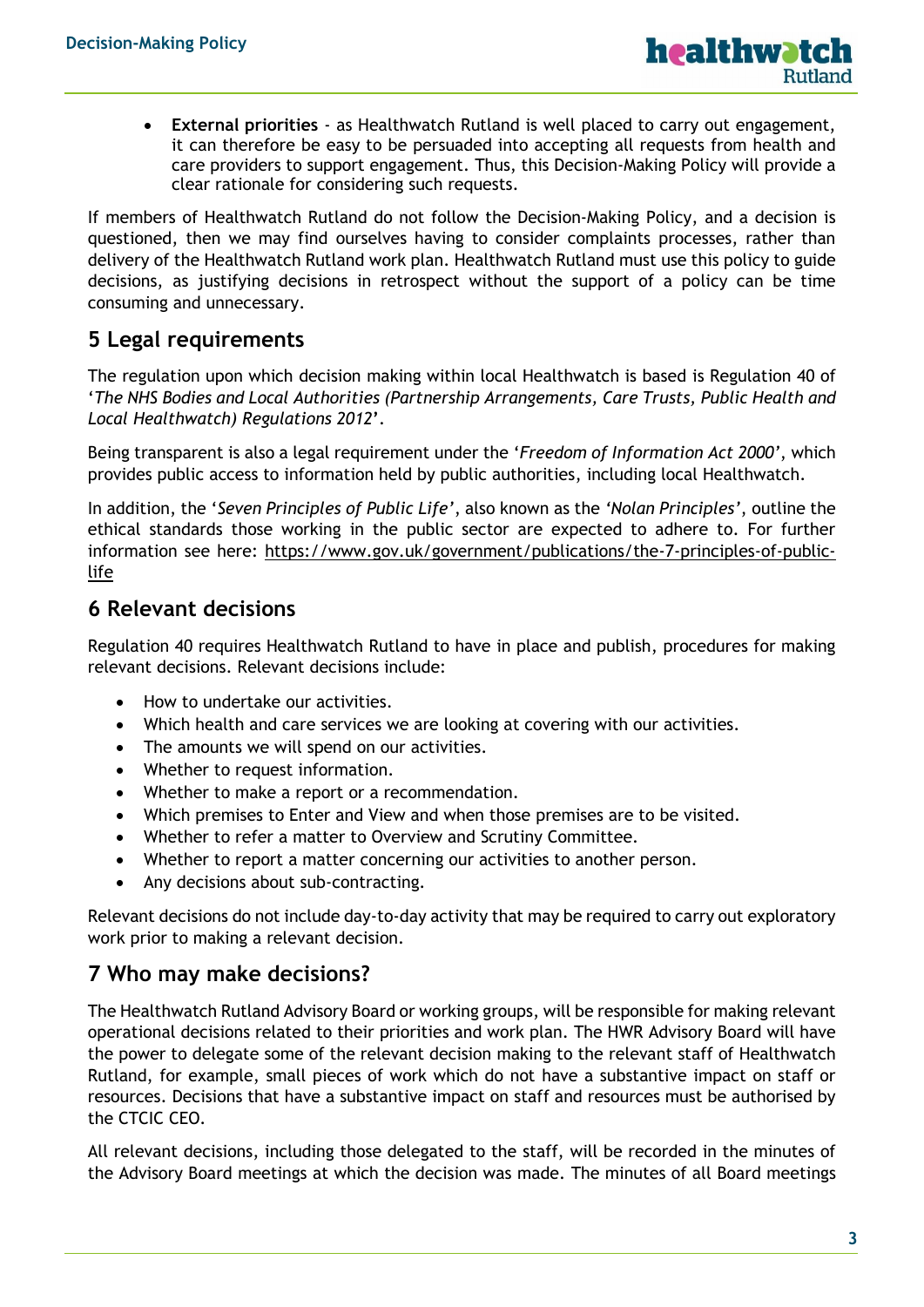are published on Healthwatch Rutland's website once they have been agreed by the Advisory Board as being a correct record of the meeting concerned.

Once a decision has been made, the staff team is responsible for implementation and delivery of the workplan, with an agreed reporting process to the Advisory Board and working groups.

The Advisory Board and working groups of Healthwatch Rutland will reconsider a decision where new data has become available, or if circumstances change, which might prompt it to reach a different decision, or where there is evidence that this decision-making process was not followed.

The Healthwatch Rutland contract is delivered by Connected Together CIC (CTCIC), who ultimately hold accountability for the delivery of the contract and its finances. Delegated authority for operational work, i.e. work to implement the local Healthwatch role is given to the Healthwatch Rutland Advisory Board and their working groups, whose membership comprises of volunteers who live in or have a vested interest in Rutland. CTCIC remains the budget holder and substantive decisions, which may impact finances, staff and other resources must be authorised and signed off by the CTCIC CEO.

#### **7.1 Involving lay persons or volunteers in decisions**

Healthwatch Rutland's Advisory Board are composed of lay persons (a person who is not a health or social care professional) and volunteers (a person who is not a paid employee of Healthwatch Rutland). Healthwatch Rutland intends to secure broad based views on its activities wherever possible, and involve others, particularly lay people and volunteers in its decision making.

#### **8 How are decisions made?**

The potential scope of the work of Healthwatch Rutland is vast – it has a responsibility for monitoring health and social care services for all adults, children, and young people in Rutland, including those who are more vulnerable or may be excluded. This means we must prioritise the issues we focus on. The main sources to inform our work programme are likely to come from:

- People's shared experiences of health and social care services.
- Evidence we proactively collect about specific areas of concern through the stories and enquiries we hear directly, including deliberative research, public surveys, and polls.
- National and local data sets that evidence issues affecting large numbers of the local population and those excluded.

This list is not exhaustive and other relevant sources of data will be considered.

To prioritise, the Healthwatch Rutland Advisory Board and volunteers will carefully consider all sources of information and decide where it can add most value. Areas to be considered include but are not limited to:

- Issues that fit with our organisational role and responsibilities, ensuring Healthwatch Rutland delivers to its statutory remit.
- The magnanimity of the issue to local people; it must be something they care about as we are here to be the voice of people using health and social care services.
- How much change Healthwatch Rutland can instigate. This enables us to make sure we are choosing areas where we can have the greatest impact. This is important to deliver the greatest return for our limited budget, maintain our independence and ensure we highlight issues for the attention of the health and care system.
- Does the change need to come from Healthwatch Rutland we need to consider if there are others who are better placed to resolve issues effectively, allowing us to focus more specifically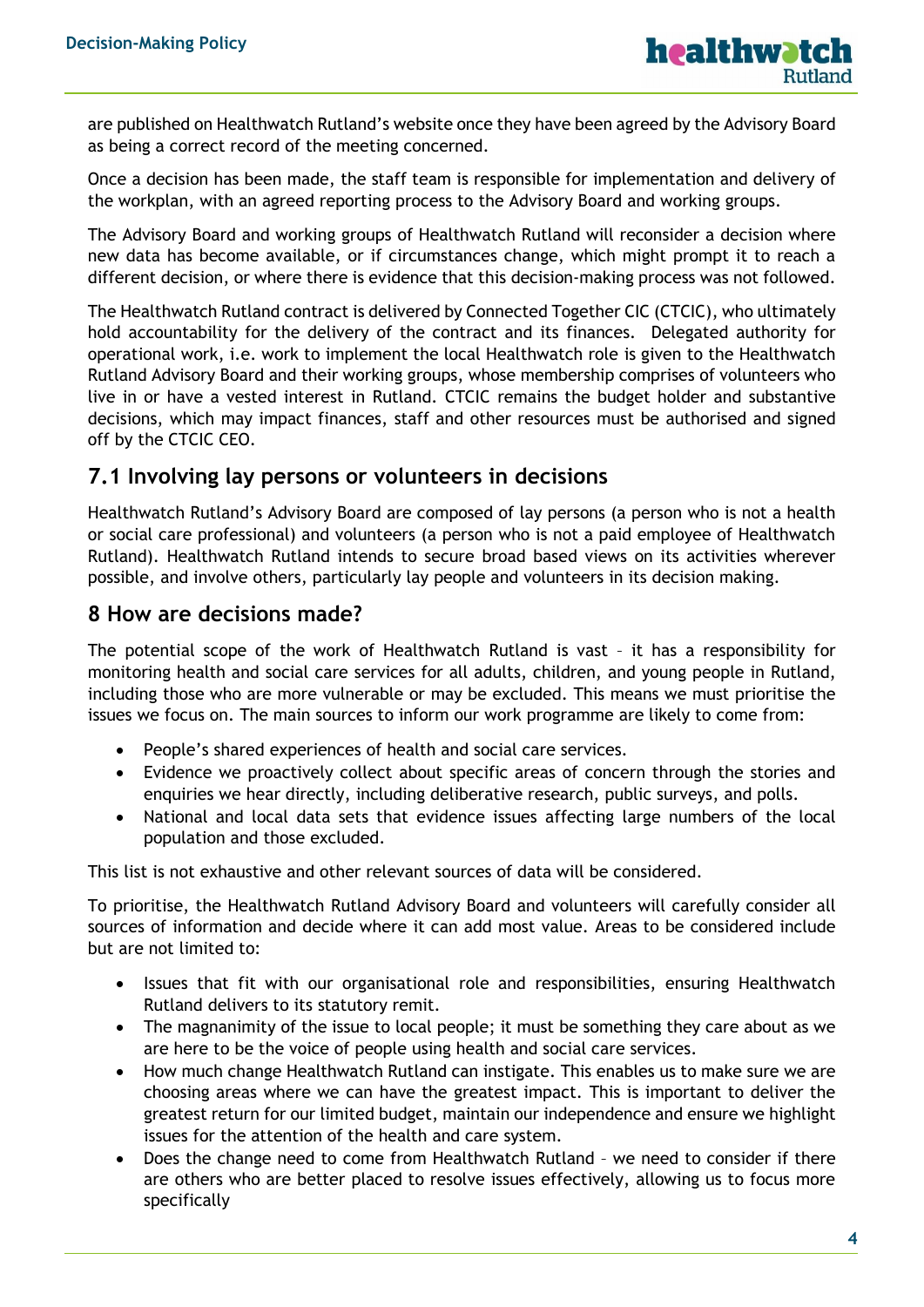

• Finally, the Healthwatch Rutland Advisory Board and volunteers will consider our work as a full set of priorities, as together they need to have the greatest impact for people using health and social care services.

Healthwatch Rutland Advisory Board and working group meetings are open to the public, and minutes recording decisions will be available via Healthwatch Rutland's website.

# **9 The Process**

The decision-making process can be broken down to three areas:

- 1. Gather a robust evidence base.
- 2. Prioritise and choose what will go on Healthwatch Rutland's workplan.
- 3. Act.

### **9.1 Gather a robust evidence base**

Information can be gathered from several sources and that data can be used to support well informed decision making. The list below is not exhaustive, but is to demonstrate a wide range of sources:

- Engagement work within the community, including volunteer activity and intelligence gathering.
- Information from the Local Authority Joint Strategic Needs Assessment.
- Healthwatch led public meetings such as Annual Meetings.
- Surveys and questionnaires.
- Service user experience including that of staff and volunteers.
- Publicly available national and local data.
- Focus groups.
- Information from the Voluntary and Community Sector (VCS); including faith groups, community groups, charities, resident groups, patient groups etc.
- Views and experiences of local people.
- Providers of health and social care services.
- Commissioners of health and social care services.

Healthwatch Rutland Advisory Board, volunteers and Lead Officers can use the data to identify which health and social care issues are of interest to investigate. The Healthwatch Rutland Advisory Board and working groups will reflect on a range of subjects in their considerations including, but not limited to, the amount of evidence available, the impact on individuals and community groups and the impact Healthwatch Rutland may have in influencing change.

## **9.2 Prioritise and choose what will go on your workplan**

The potential scope of the work of Healthwatch Rutland is vast – health and social care services for all adults, children, and young people, particularly those who are more vulnerable or may be excluded. This means that Healthwatch Rutland must prioritise the issues we focus on and can use the tools outlined below to support in decision making and to gather evidence.

The following resources are available for staff and volunteers to use to support with this process:

- The Healthwatch '[Impact Tracker](https://network.healthwatch.co.uk/guidance/2020-09-25/demonstrating-impact)' will help you prioritise your work and is a good source of information upon which decisions can be made (See Appendix 1).
- The '[Making a Difference Toolkit](https://network.healthwatch.co.uk/guidance/2019-09-30/making-difference-toolkit)' provides a helpful example matrix: [https://network.healthwatch.co.uk/sites/network.healthwatch.co.uk/files/20190927%20](https://network.healthwatch.co.uk/sites/network.healthwatch.co.uk/files/20190927%20Making%20A%20Difference%20Toolkit%20.pdf) [Making%20A%20Difference%20Toolkit%20.pdf](https://network.healthwatch.co.uk/sites/network.healthwatch.co.uk/files/20190927%20Making%20A%20Difference%20Toolkit%20.pdf)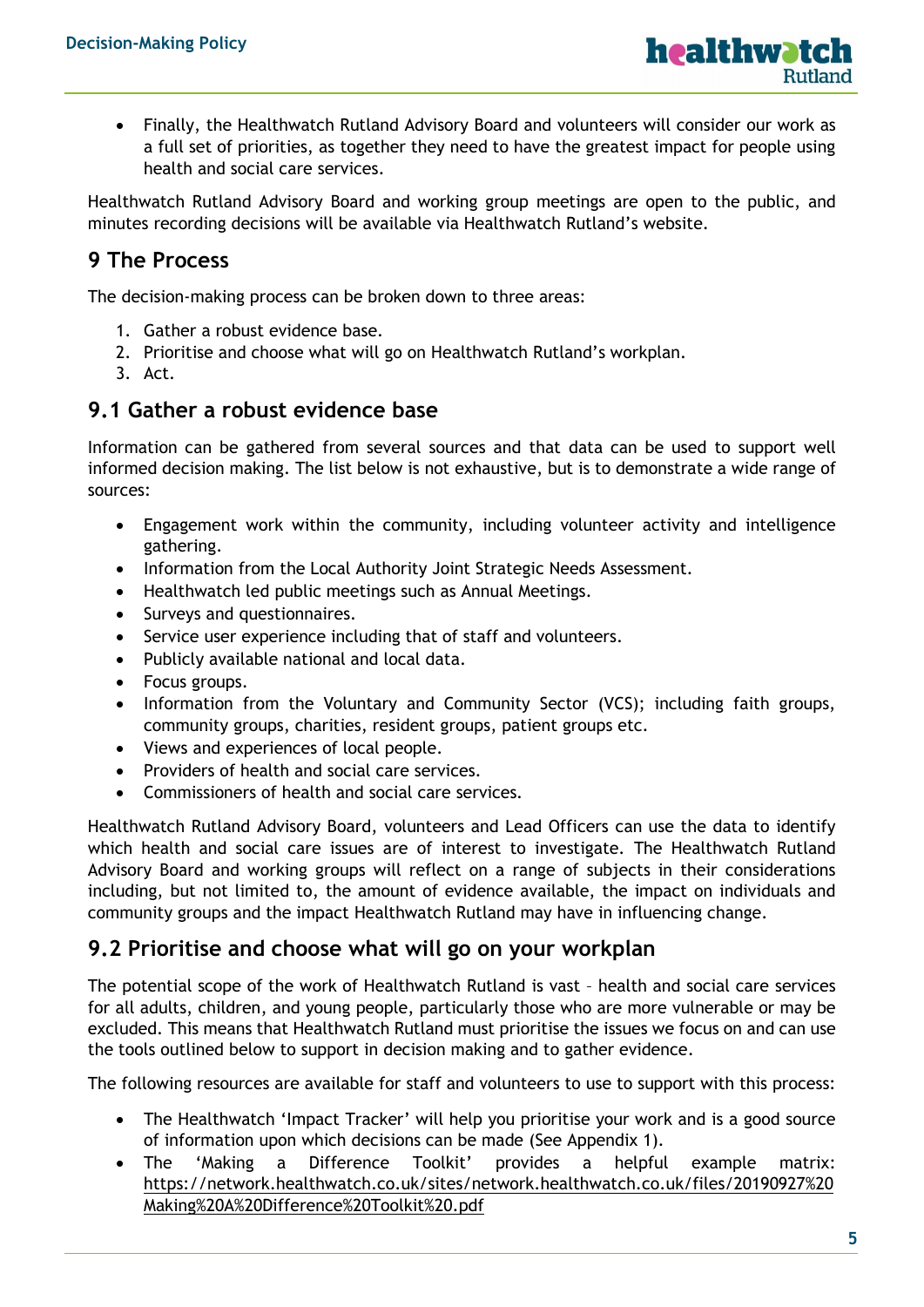• The Decision-Making Checklist has a list of questions for staff and volunteers to consider before starting a new piece of work (See Appendix 2).

Staff and volunteers may wish to use a template such as those detailed above to help guide their decisions. This will also help to record decisions as part of the Healthwatch Rutland meeting minutes. Please note, not every criterion will be used for every decision - each decision will be different.

## **9.3 Act**

Based on the evidence and prioritisation process, the Healthwatch Rutland Advisory Board, working groups and volunteers will approve the work and the Healthwatch Rutland staff team will then implement it. The HWR Quality Assurance Framework aims to support Healthwatch Rutland assess and improve the effectiveness of our work by looking at six domains of activity. Decisionmaking is covered within the '*Leadership and Decision-Making'* domain.

### **10 Breaches of any procedure**

Dealing with breaches of procedure referred to in this policy document, including circumstances in which a breach would be referred to the local authority:

If a decision is taken in the name of Healthwatch Rutland without authorisation in the manner set out in this policy document, the CTCIC Board will determine what action is needed. This may be to either approve the decision retrospectively, or to reverse the decision.

If the breach of the agreed procedure is considered to have also breached the contract between Healthwatch Rutland and the Local Authority (commissioner), it will be reported to Connected Together CIC, the contract holder, and further action agreed between the Local Authority and CTCIC.

In each eventuality, actions will be minuted and published on Healthwatch Rutland's website.

### **11 Equality, Diversity, and Inclusion statement**

Healthwatch Rutland and CTCIC is committed to ensuring all decisions made are free from any form of discrimination on the grounds of age, disability, gender, gender reassignment, marriage and civil partnership, pregnancy and maternity, ethnicity, religion or belief, sex and sexual orientation, in accordance with the Equality Act 2010.

Healthwatch Rutland will monitor this policy to identify whether it is having an adverse impact on any group of individuals and act accordingly.

### **12 Review of policy document**

The Healthwatch Rutland Advisory Board and working groups of Healthwatch Rutland will review the effectiveness of the Decision-Making policy and procedures set out in this document every three years. Any amendments to this policy and the procedures governing the making of relevant decisions will require a simple majority of Board members voting in favour.

The amended policy document will then be published on the website of Healthwatch Rutland as soon as is practicable.

### **13 Procedures**

Reference to 'Board' throughout this document refers to Advisory Boards where the Local Healthwatch is hosted and Governing Boards where the Local Healthwatch is standalone. Healthwatch Rutland is a 'hosted' local Healthwatch.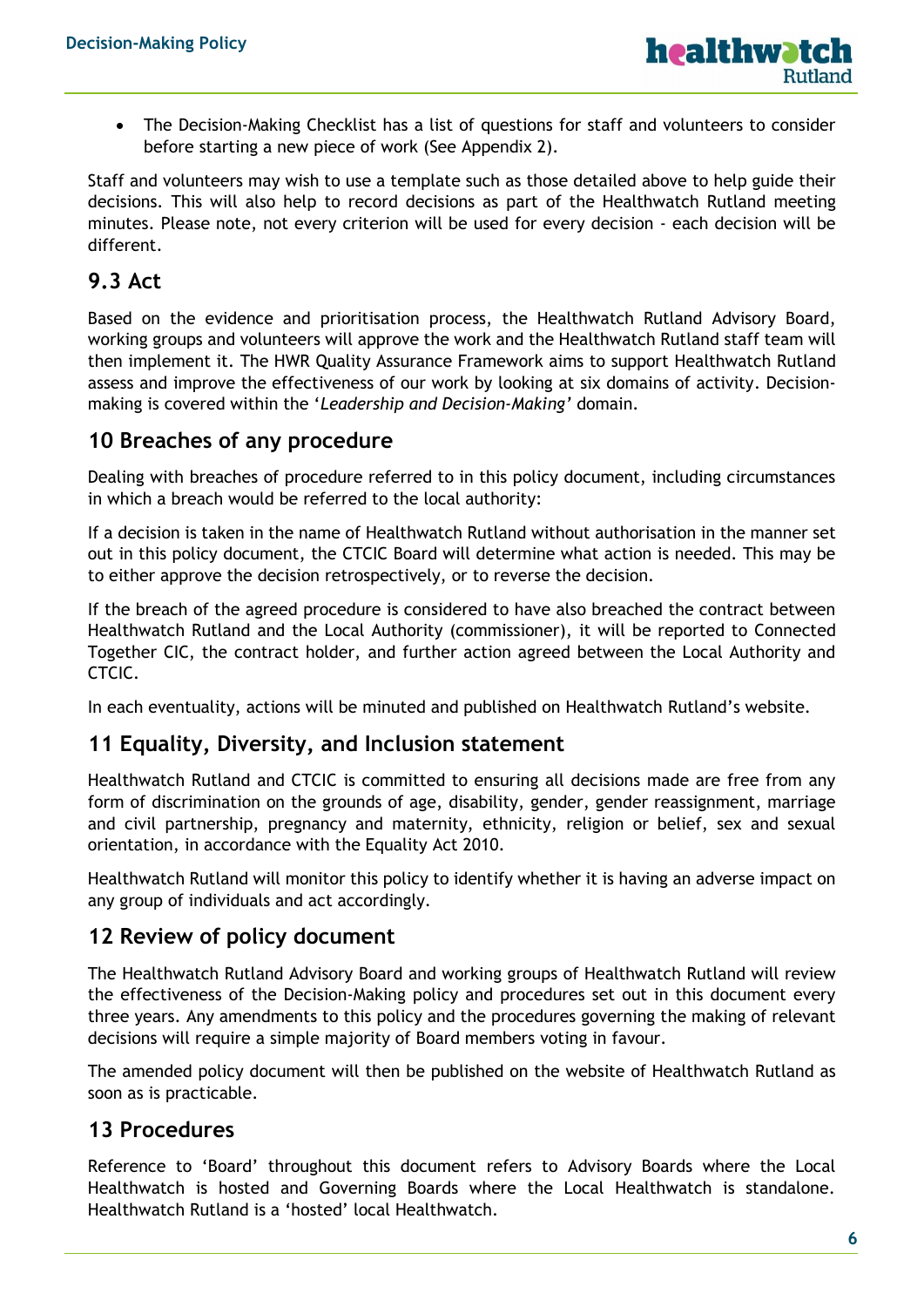

Healthwatch Rutland undertakes to carry out the following procedures:

- Publish Healthwatch Rutland's most up to date policy document on Healthwatch Rutland's website.
- Review and obtain CTCIC Board and Healthwatch Rutland Advisory Board approval to Healthwatch Rutland's Decision-Making Policy every three years.
- Ensure all Healthwatch Rutland staff are familiar with the policy and refresh their understanding and awareness of the need for open and transparent decision making by reading the policy on a regular basis.
- Publish minutes from the Healthwatch Rutland Advisory Board and working group meetings where decisions are made, in a timely manner on Healthwatch Rutland's website. Where decisions are made outside of Advisory Board meetings, they will be ratified at the subsequent Advisory Board meeting.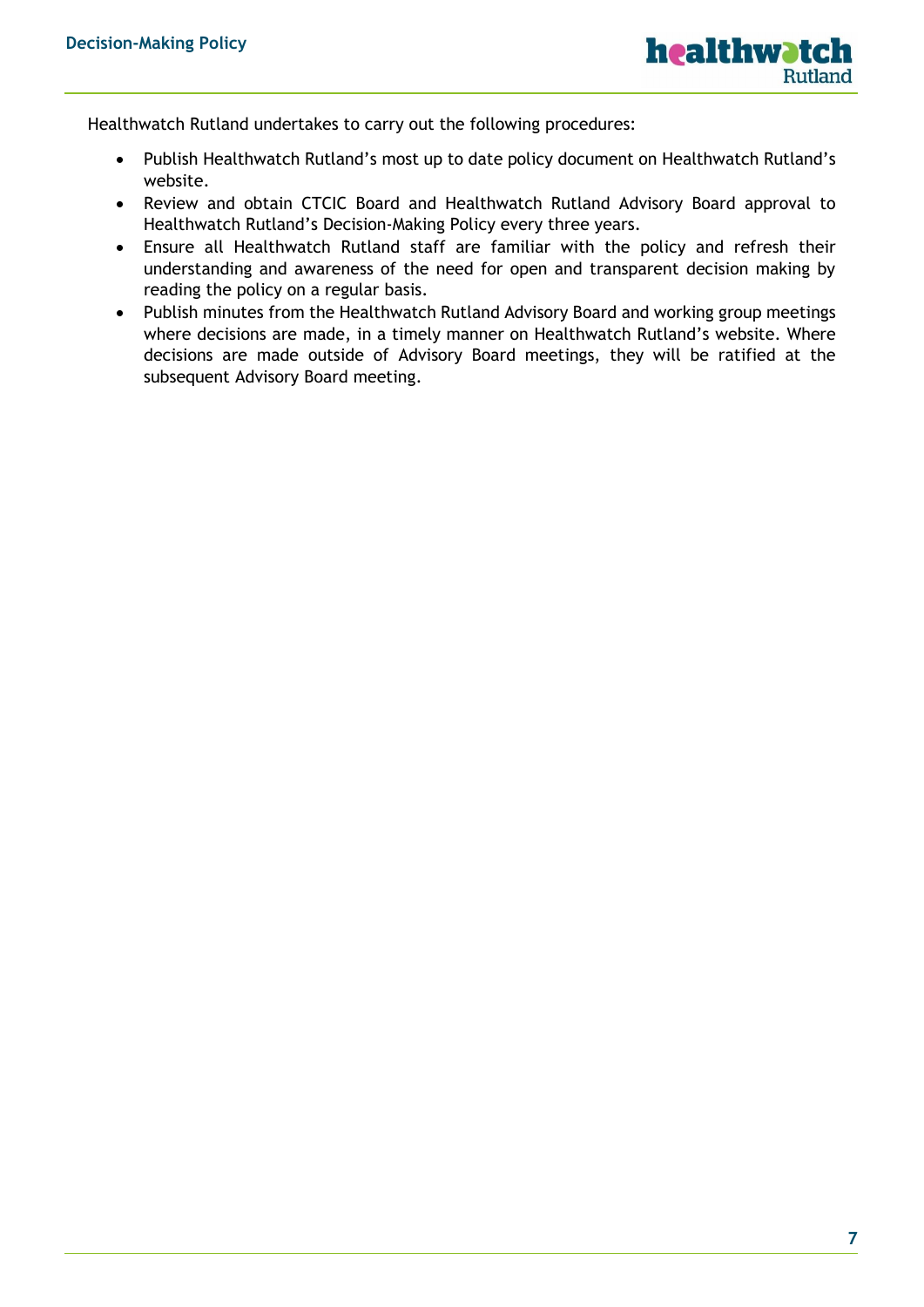

# **APPENDIX 1**

### **The Impact Tracker:**

The Tracker has been designed by Healthwatch England. The document helps to summarise the outcomes and wider impact that have been achieved in a single document.

The 'Impact Tracker' records activities and recommendations as you go to help you by:

- 1. Planning follow-up work after reflecting on the results so far.
- 2. Reducing the possibility of impressive achievements being overlooked.

This approach can also help you to review which areas of your work lead to the greatest success, ensuring that details about your achievements can be accessed more easily for reporting and publicity purposes.

There are several sheets to record outcomes from different areas of your work. You should return to entries in the Tracker to update them as and when further outcomes are achieved.

## **Individual enquiry:**

Helps track your long-term outcomes from advice and information that you provide. We all know that impact does not always happen overnight, so it is important we return and track outcomes that are implemented over a period of time. You do not need to log every query, just those that you might want to highlight or follow up in the future.

Please note that this in not in replacement or for duplication of your case recording system, it is to help you think about tracking impacts long-term.

#### **Frequent enquiry response count:**

Helps track frequent advice and information to inform stakeholder of issues that are common in your local area. This can help with your reporting later by being able to see which areas of care people are finding it most difficult to navigate.

Top tip: Click on the up arrow to quickly add 1 to the count.

#### **Report recommendations:**

Here you can log each report you publish and along with your recommendations. This will act as a prompt to check on progress at later intervals and record change as it happens.

## **Influencing:**

Use this to record when your insight and influence has led to a stakeholder changing their perspective or doing something different for the benefit of service users. Often the full final outcomes will be the result of partnership work by a number of organisations, but you should still note these achievements and the role your Healthwatch has played.

## **Testimonial sheet**

This sheet provides a space to keep a record of any service user or stakeholder feedback that relates to the outcomes logged on any of the other sheets.

## **Outcome categories (optional function):**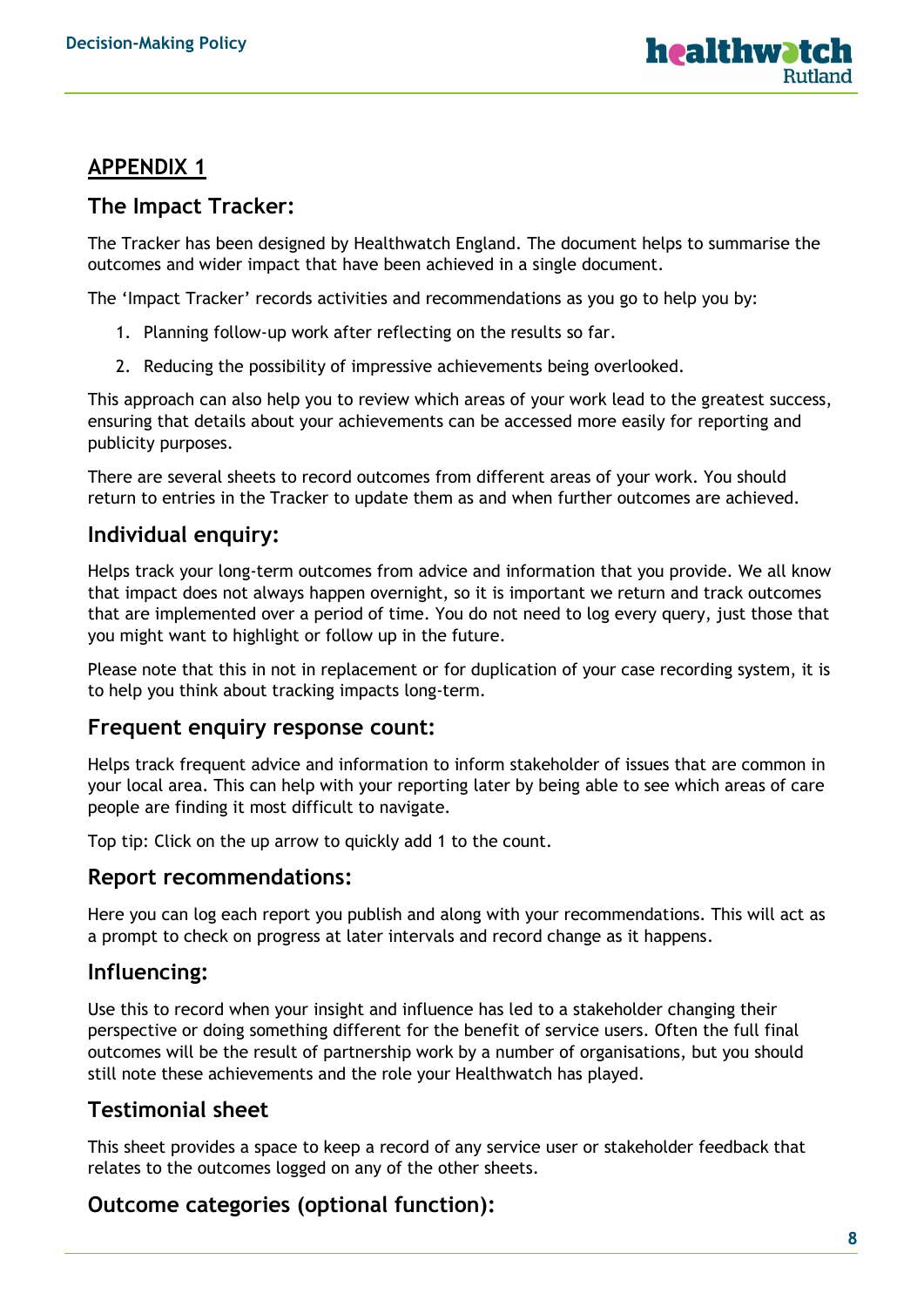Pulls together your outcomes under different areas of care e.g. primary care, dentistry, or by the nature of the change e.g. service design. Complete the columns that are relevant to you. This can help you focus on areas of care that are having the most impact, and help you showcase this to your commissioners/interested stakeholders.

If you wish to use the Outcome Category column when using the sheets for Individual Enquiry, Report Recommendation or Influencing then you should list your categories in the space provided on the final sheet of this Tracker document. If you do not use this function then you can leave the relevant columns blank.

Please find the full excel template at: [https://network.healthwatch.co.uk/guidance/2020-09-](https://network.healthwatch.co.uk/guidance/2020-09-25/demonstrating-impact#impact_tracker) [25/demonstrating-impact#impact\\_tracker](https://network.healthwatch.co.uk/guidance/2020-09-25/demonstrating-impact#impact_tracker)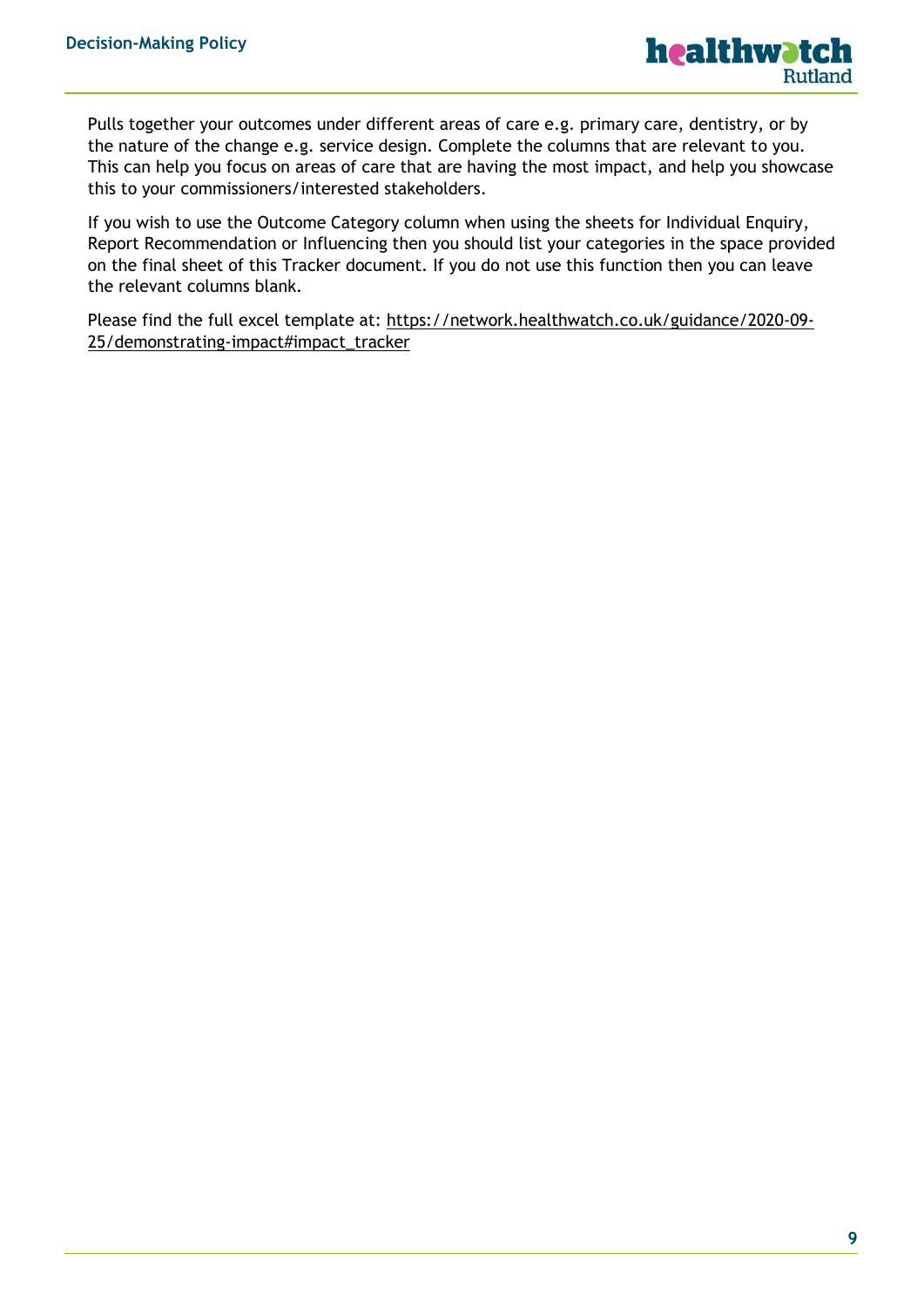# **APPENDIX 2**

# **Decision making checklist:**

| <b>Criteria</b>                                                                                                        | <b>Action</b> | <b>Date</b> |  |  |
|------------------------------------------------------------------------------------------------------------------------|---------------|-------------|--|--|
| Project objectives - What is the project seeking to achieve?                                                           |               |             |  |  |
| Does this fit with our strategic<br>objectives and statutory remit?                                                    |               |             |  |  |
| What is the evidence base for this<br>work?                                                                            |               |             |  |  |
| What is the proposed impact on<br>individuals and the community?                                                       |               |             |  |  |
| Can we influence change, or is<br>there an organisation better placed<br>to do so who we can work with or<br>approach? |               |             |  |  |
| How will we undertake our<br>activities?                                                                               |               |             |  |  |
| Which services will we cover?                                                                                          |               |             |  |  |
| What additional information will we<br>need to request and who from?                                                   |               |             |  |  |
| Is an Enter and View required?<br>What premises will be included?<br>What is the timescale?                            |               |             |  |  |
| Resource requirements (people and financial)                                                                           |               |             |  |  |
| Does this fit with our overall work<br>plan? Do we have the staff and<br>volunteers to deliver?                        |               |             |  |  |
| How much will we spend? Are there<br>additional funding requirements to<br>deliver this project?                       |               |             |  |  |
| Project deliverables - What difference or impact will the project have?                                                |               |             |  |  |
| What will be the outcome of our<br>work? How will we demonstrate<br>impact? A report?<br>Recommendations?              |               |             |  |  |
| Communication - Who will be interested in our outcomes and impact?                                                     |               |             |  |  |